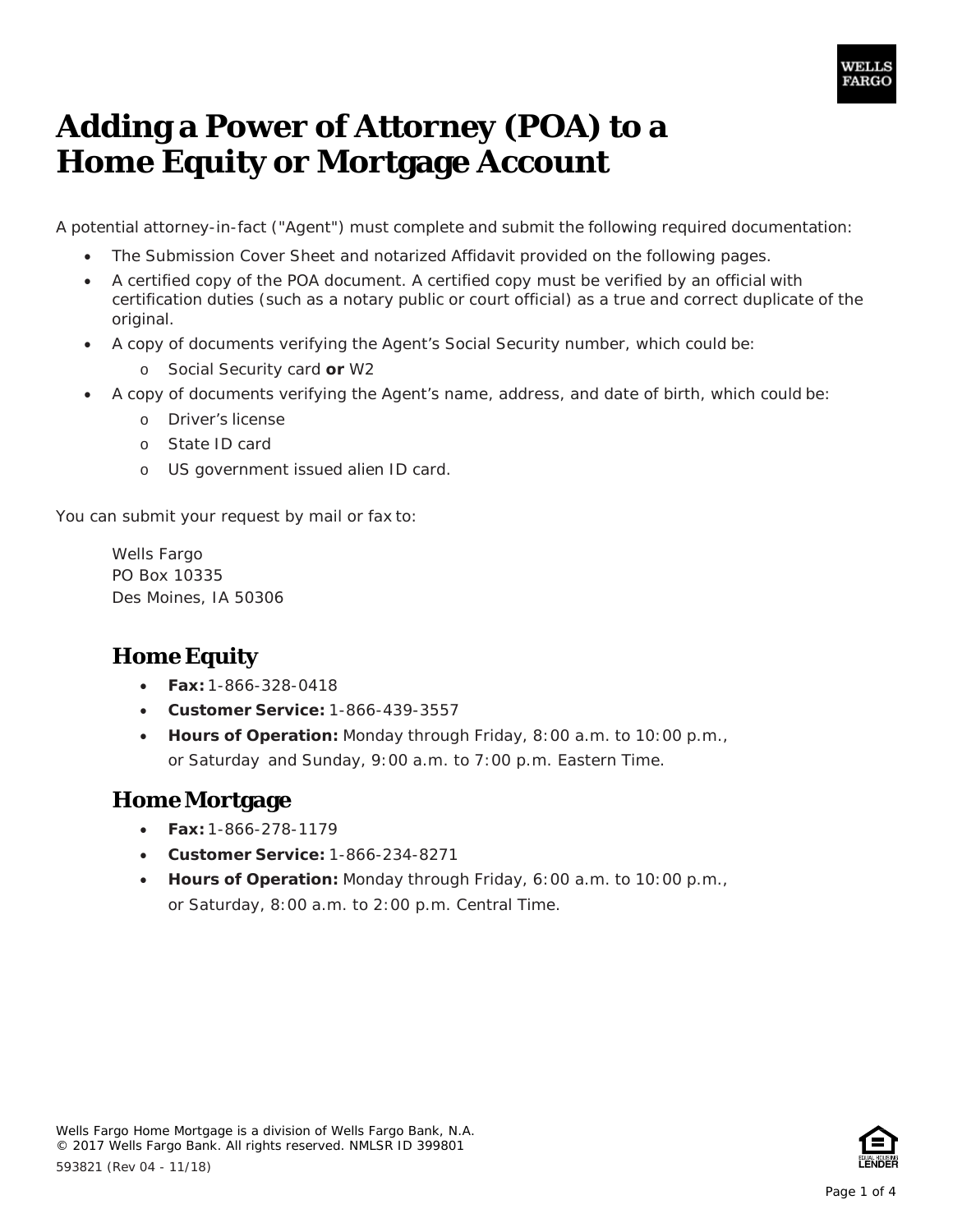# **Power of Attorney Submission Cover Sheet**

 Please complete all sections of the form below and submit it with your Power of Attorney documents. Incomplete submissions may be delayed in processing or may be declined.

### **(A) Principal Information:**

 *The "Principal" is the Borrower or Accountholder (the person for whom the Agent will be acting).* 

| Today's Date (mm/dd/yyyy)       | <b>Account Number</b>            |          |
|---------------------------------|----------------------------------|----------|
|                                 |                                  |          |
| Principal Name                  |                                  |          |
|                                 |                                  |          |
| <b>Principal Street Address</b> |                                  |          |
|                                 |                                  |          |
| City                            | State                            | ZIP Code |
|                                 |                                  |          |
| Principal Phone Number          | Principal Alternate Phone Number |          |
|                                 |                                  |          |

#### **(B) Agent Information:** To help the government fight the funding of terrorism and money laundering activities, Federal law requires all financial institutions to obtain, verify, and record information that identifies each person who opens an account. You must provide your name, address, date of birth, and other information that will allow us to identify you.

 *The "Agent" is the person who will be using the Power of Attorney to act on the Principal's behalf.* 

| <b>Agent Street Address</b>                                                                                                                                                                                                                                       |                                                      |                                        |                              |
|-------------------------------------------------------------------------------------------------------------------------------------------------------------------------------------------------------------------------------------------------------------------|------------------------------------------------------|----------------------------------------|------------------------------|
| City                                                                                                                                                                                                                                                              | State                                                |                                        | <b>ZIP Code</b>              |
| Agent Phone Number                                                                                                                                                                                                                                                | Agent Date of Birth (mm/dd/yyyy)                     |                                        | Agent Social Security Number |
| Are you a U.S. citizen?<br>$\overline{\phantom{a}}$ Yes<br>No                                                                                                                                                                                                     | Are you a permanent resident alien?<br>l I Yes<br>No |                                        |                              |
| Relationship to Principal                                                                                                                                                                                                                                         |                                                      | How long have you known the Principal? |                              |
| <b>Agent Occupation:</b>                                                                                                                                                                                                                                          |                                                      |                                        |                              |
| Executive/Professional                                                                                                                                                                                                                                            | Office                                               | $\Box$ Student                         | Other                        |
| Homemaker                                                                                                                                                                                                                                                         | Production<br>$\mathsf{L}$                           | Teacher                                |                              |
| Labor                                                                                                                                                                                                                                                             | $\Box$ Retired                                       | $\Box$ Trade                           |                              |
| Military/Diplomat/Government Official Manager                                                                                                                                                                                                                     | $\Box$ Sales                                         | $\Box$ Unemployed w/ income            |                              |
| $\Box$ Owner                                                                                                                                                                                                                                                      | $\Box$ Service                                       | $\Box$ Unemployed w/o income           |                              |
| To help us better understand the nature of the request, please advise specifically what types of<br>requests the Agent will be doing on the Principal's account and the purpose of the requests going<br>forward: (must check at least one; check all that apply) |                                                      |                                        |                              |
| $\Box$ Payments Only                                                                                                                                                                                                                                              | $\Box$ Update Account Information                    |                                        |                              |
| $\Box$ Inquiries                                                                                                                                                                                                                                                  | $\Box$ Make Advances (lines of credit only)          |                                        |                              |

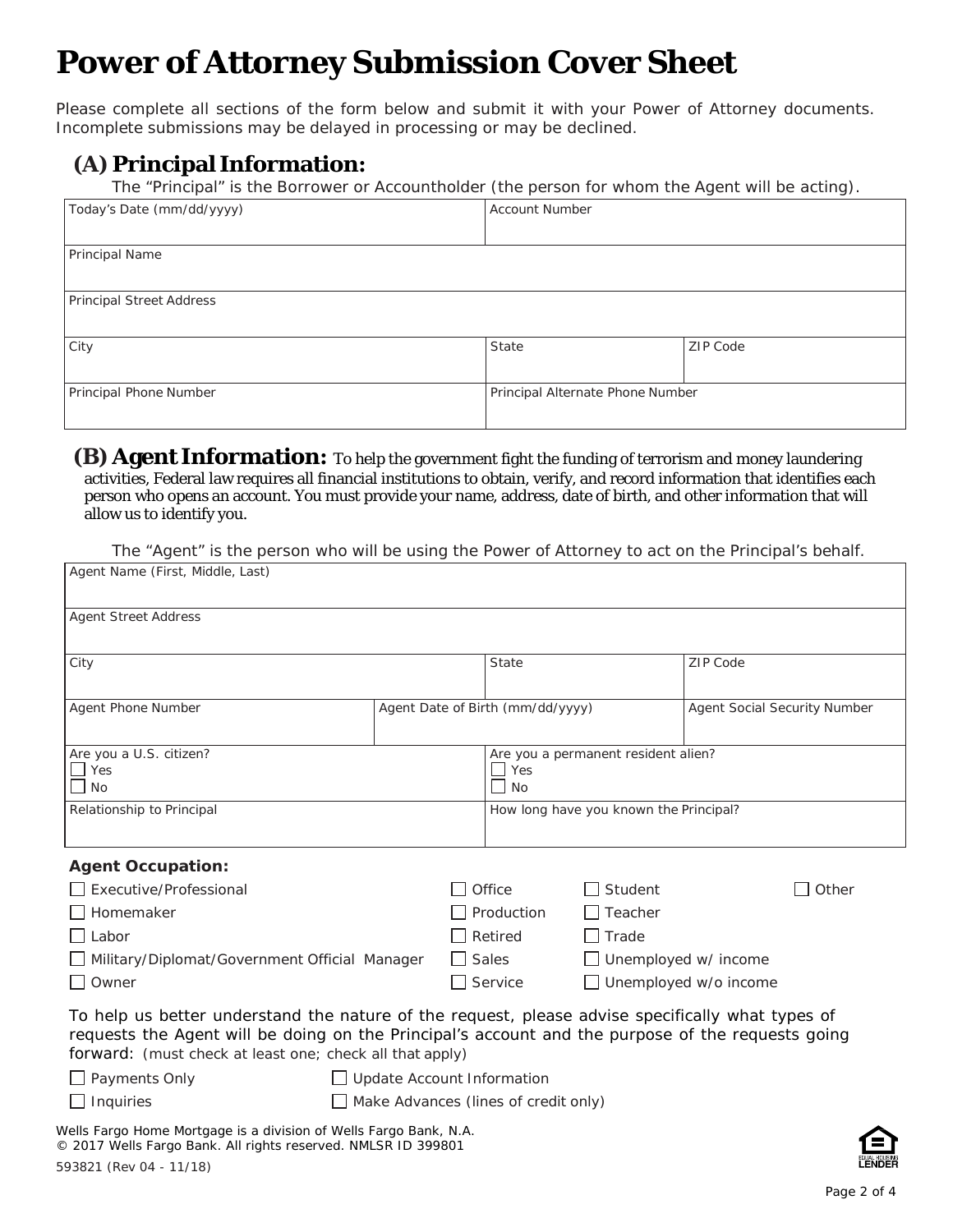| General Awareness           | $\Box$ Close Account (lines of credit only) |
|-----------------------------|---------------------------------------------|
| $\Box$ Obtain Documentation | $\Box$ Other: (please explain)              |

 In an effort to protect the privacy of our borrower, please indicate the need for a Power of Attorney:  *(must check at least one; check all that apply)* 

\_\_\_\_\_\_\_\_\_\_\_\_\_\_\_\_\_\_\_\_\_\_\_\_\_\_\_\_\_\_\_\_\_\_\_\_\_\_\_\_\_\_\_\_\_\_\_\_\_\_\_\_\_\_\_\_\_\_\_\_

 $\Box$  Principal Overseas

Possible Future Need

 $\Box$  Medical Purposes

Other: *(please explain)* 

 Is the Principal incapacitated or otherwise unable to care for his/her financial affairs? An "incapacitated" person may not be able to make or communicate responsible personal decisions; and/or may exhibit an inability to meet his/her own personal needs for medical care, nutrition, clothing, shelter, or safety.

\_\_\_\_\_\_\_\_\_\_\_\_\_\_\_\_\_\_\_\_\_\_\_\_\_\_\_\_\_\_\_\_\_\_\_\_\_\_\_\_\_\_\_\_\_\_\_\_\_\_\_\_\_\_\_\_\_\_\_\_\_\_\_\_\_\_\_\_\_\_\_\_\_\_\_\_\_\_\_\_\_\_\_\_\_\_\_\_\_

 *(you must check either yes or no)* 

Yes

No

You can submit your request by mail or fax to:

 PO Box 10335 Des Moines, IA 50306 Wells Fargo

### **Home Equity**

- **Fax:** 1-866-328-0418
- **Customer Service:** 1-866-439-3557
- **Hours of Operation:** Monday through Friday, 8:00 a.m. to 10:00 p.m., or Saturday and Sunday, 9:00 a.m. to 7:00 p.m. Eastern Time.

#### **Home Mortgage**

- **Fax:** 1-866-278-1179
- **Customer Service:** 1-866-234-8271
- **Hours of Operation:** Monday through Friday, 6:00 a.m. to 10:00 p.m., or Saturday, 8:00 a.m. to 2:00 p.m. Central Time.